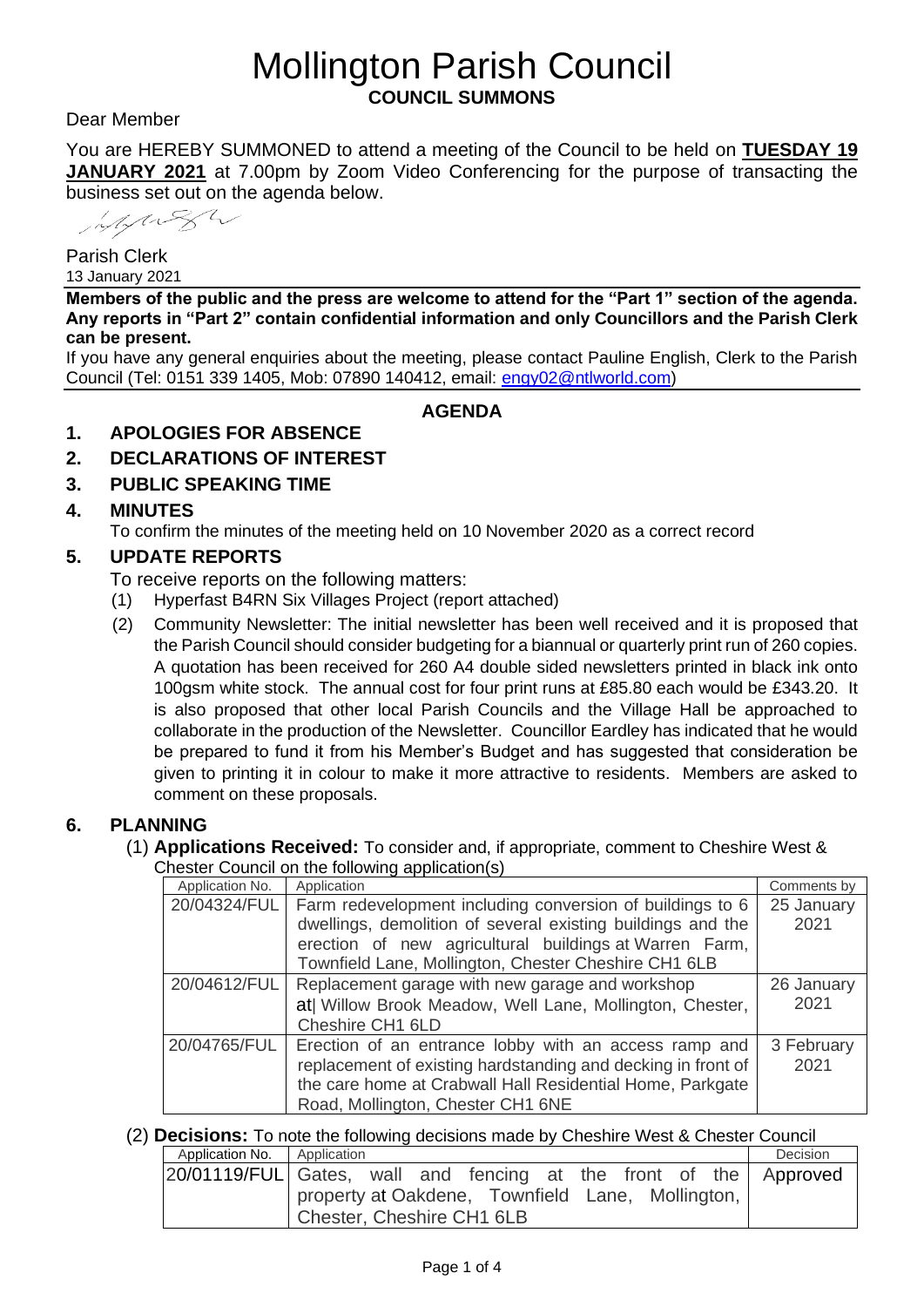| 20/01980/FUL | Extension to side (Existing gable end extended and ridge<br>line extended to meet existing main roof ridge line); Addition<br>of new dormer windows & replacement dormer<br>window at The Walled Garden, Well Lane, Mollington,<br>Chester CH1 6LD | Approved |
|--------------|----------------------------------------------------------------------------------------------------------------------------------------------------------------------------------------------------------------------------------------------------|----------|
| 20/02289/FUL | Change of Use of existing Footgolf building and associated<br>area to day care for dogs on land at Mollington Grange<br>Business Park, Parkgate Road, Mollington, Chester                                                                          | Approved |
| 20/02597/FUL | Addition of chimney at Greenfield Cottage, Parkgate Road,<br>Mollington, Chester Cheshire CH1 6NE                                                                                                                                                  | Approved |
| 20/02651/FUL | Demolition of outbuilding and erection of two storey side<br>extension at 4 Elms Cottages, Townfield Lane, Mollington,<br>Chester, Cheshire CH1 6NS                                                                                                |          |
| 20/02652/FUL | Demolition of existing front porch and rear single storey<br>extension and erection of new front porch and single storey<br>rear extension and outbuilding at 3 Elms Cottages,<br>Townfield Lane, Mollington, Chester, Cheshire CH1 6NS            | Approved |
| 20/03348/FUL | Demolition of existing garage; Erection of part single/part<br>two storey side extension at Honey Pot Cottage, Parkgate<br>Road, Mollington, Chester, Cheshire CH1 6NE                                                                             | Approved |
| 20/03350/FUL | Erection of two storey detached dwelling and detached<br>garage - amendment to 19/04597/FUL at The Willows, Well<br>Lane, Mollington, Chester, Cheshire CH1 6LD                                                                                    | Approved |
| 20/03408/FUL | Conversion of existing garage, with elevation changes, to<br>create annexe accommodation for the main dwelling<br>house at Willow Brook House, Well Lane, Mollington,<br>Chester, Cheshire CH1 6LD                                                 | Approved |

# (3) **Applications awaiting decision**

| Application No. | Application                                                                                                                                                                                                                                                                                                                                                       |
|-----------------|-------------------------------------------------------------------------------------------------------------------------------------------------------------------------------------------------------------------------------------------------------------------------------------------------------------------------------------------------------------------|
|                 | 20/01430/FUL Change of use of barns into hydro-therapy pool, gymnasium and annexe flat                                                                                                                                                                                                                                                                            |
|                 | for use in connection with the new dwelling at Elm Farm, Townfield Lane,                                                                                                                                                                                                                                                                                          |
|                 | Mollington, Chester CH1 6NJ                                                                                                                                                                                                                                                                                                                                       |
|                 | 20/03019/FUL Demolition of the existing building and structures and the erection of 6no<br>dwellings, creation of new public pedestrian and cycle path, and community<br>car park, together with associated landscaping, ecology mitigation and<br>infrastructure at former Mollington Grange Golf Club, Townfield Lane,<br>Mollington, Chester, Cheshire CH1 6NJ |
|                 | 20/04168/FUL Two storey front and side extension and detached garage at Dilkhush, 3                                                                                                                                                                                                                                                                               |
|                 | Feilden Court, Mollington, Chester, Cheshire CH1 6LS                                                                                                                                                                                                                                                                                                              |

#### **7. HIGHWAY MATTERS AND AMENITY CLEANING Discussion**

# **8. MOLLINGTON SCHOOL AND PLAYING FIELD**

A decision is required as to whether the Parish Council wishes to renew the license for the use of the playing field during the coronavirus pandemic.

#### **9. VILLAGE HALL**

To receive an update on progress with the Five Villages Project **/** PWLB Grant

**10. DISTURBANCE/STRESS TO ANIMALS CAUSED BY FIREWORKS Discussion** 

## **11. PLANTS FOR THE VILLAGE GREEN**

**Discussion** 

# **12. NUMBERING OF HOUSES ON TOWNFIELD LANE**

The Parish Council has been approached by residents of Townfield Lane asking for street numbering to be put on the agenda. Cheshire West & Chester Council's Street naming and numbering team have been asked for advice when a whole street in involved and the procedure for "one-offs" and new developments is set out below:

Step 1 Completion and submission of the application form and the numbering schedule

Step 2 The Council checks the request against existing records in the gazetteer.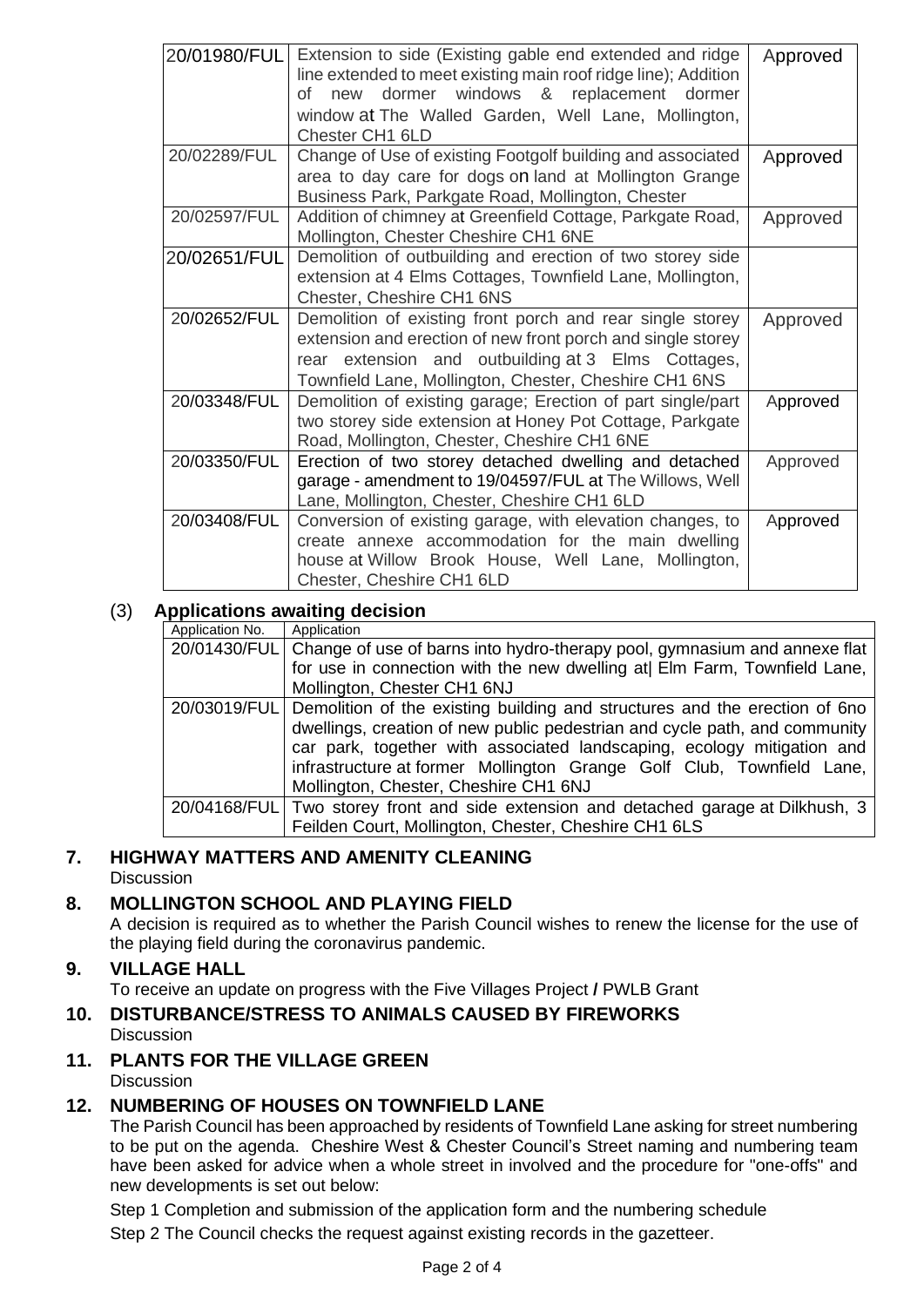Step 3 The Council consults the Royal Mail, Parish/Town Councils and other interested parties.

Step 4 The change is assessed and checked for duplication. Numbering of properties is decided by the Local Land and Property Custodian under delegated powers.

Step 5 A decision is issued to the applicant and notifications are sent to Royal Mail, Ordnance Survey, emergency services, utility companies and other Council departments through the NLPG Advance web site.

Step 6 Approved changes are added to the Local Land and Property Gazetteer.

Step 7 Changes are submitted regularly to the National Land and Property Gazetteer. Contact snn@cheshirewestandchester.gov.uk

Members are requested to consider whether or not they wish to go ahead with the numbering of properties on Townfield Lane.

#### **13. FINANCE**

(1) To note income received since the last meeting of the Parish Council

| Date | <b>Description</b>                                            | Amount    |
|------|---------------------------------------------------------------|-----------|
|      | 17.12.20   Public Works Loan Board (PWLB) – Village Hall Loan | 30,775.00 |
|      | 18.12.20 SLCC – Refund of overpayment for training            | 36.00     |

(2) To note expenditure since the last meeting of the Parish Council

| Date          | Method      | Description                              | Amount    |
|---------------|-------------|------------------------------------------|-----------|
| 30.11.20 SO   |             | Amenity Cleaner - wages November         | 193.44    |
| 30.11.20      | <b>SO</b>   | Parish Clerk - salary November           | 142.27    |
| 02.12.20      | <b>BACS</b> | Cheshire Community Action - subscription | 20.00     |
| 02.12.20 BACS |             | HMRC - Income Tax                        | 444.66    |
| 29.12.20      | <b>SO</b>   | Amenity Cleaner - wages December         | 193.44    |
| 29.12.20 SO   |             | Parish Clerk - salary December           | 142.27    |
| 29.12.20      | <b>BACS</b> | Village Hall - PWLB                      | 20,000.00 |
| 30.12.20      | <b>BACS</b> | Village Hall - PWLB                      | 10,800.00 |
| 30.12.20      | <b>BACS</b> | Parish Clerk - expenses                  | 151.43    |
| 31.12.20      | Bank        | Service Charge                           | 18.00     |

- (3) To note the balance in the bank as at 12 January 2021.
- (4) To consider the Parish Council's budget for 2020/21 and to decide the amount of precept required to meet this budget.

It is RECOMMENDED that:

- a) the Clerk's hours from 1 April 2021 be increased from 3 per week to 4 per week, salary to remain at SCP22 (£14.05 per hour)
- b) the monthly fixed payment of £10 to mitigate the costs of having the Parish Council's registered office at the Clerk's home be agreed for 2021-22;
- c) the rate per mile for casual use of own transport by both employees and Councillors on Parish Council approved business should remain at 45p per mile;
- d) the Amenity Cleaner's wage from1 April 2021 be increased to the amount agreed by Cheshire West & Chester Council as the local living wage and his hours of work remain at six per week;
- e) the budget for 2021/22 be agreed;
- f) the precept be set at  $Ex.000$  (a Band D payment of  $Ex$  per annum);

# **14. 2021 CENSUS**

The Census for 2021 will take place on Sunday 21 March 2021. Mr Graham Povey has been appointed by the ONS as the Census Engagement Manager for Cheshire West and Chester. His role is centred on building relationships and engaging with local communities to ensure that everyone can participate in the census and be counted. He is trying to reach out to those in our community who might, for various reasons, have barriers to participation in the census, to help explain the purpose behind the census and to help them to take part. He has asked for the Parish Council's help in communicating positive and helpful census messaging via the usual channels of communication - website, newsletter etc - between now and the end of March. A Councillor handbook is attached which explains in more detail the role that local Councillors can play in helping to deliver a successful census. Mr Povey is happy to provide Councillors with any further information that is required about the Census and the Parish Council's role in publicising the process.